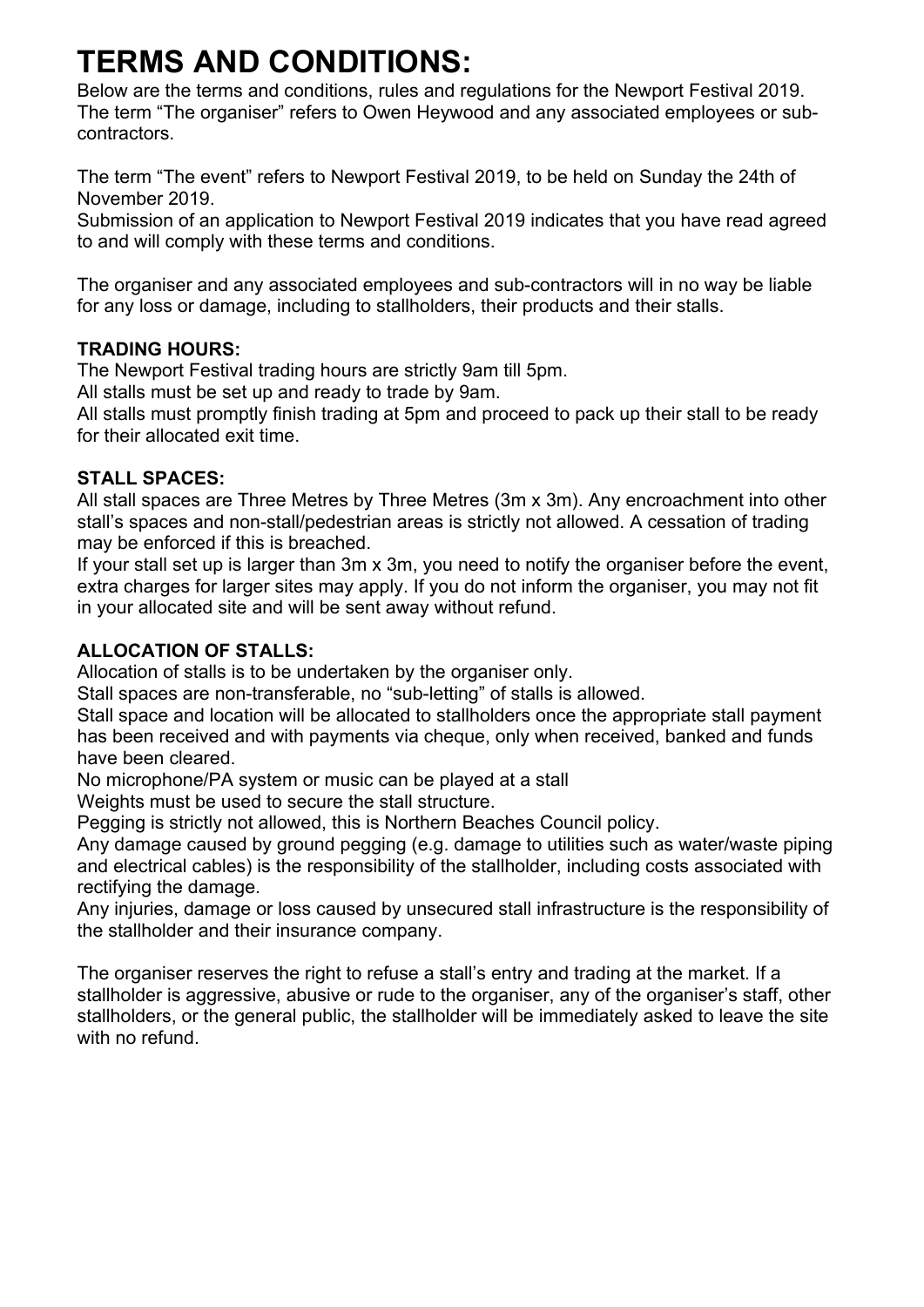## **POWER:**

No power will be accessible to stalls, unless previously negotiated with the organiser. All electrical equipment and leads must be tested and tagged by a qualified electrician.

#### **RUBBISH/WASTE:**

Stallholders are required to leave their stall space in the same condition as they found it. All rubbish must be removed and all care is to be taken not to damage the ground. The bins provided on the event site are for the general public and strictly not for stallholder waste.

If waste is left, and requires cleaning up by the organiser, a cleaning fee of \$50 will be charged and the stallholder will not be allowed to trade at any future events.

Due to Council's sustainability and waste policy, the following items are banned from use at the event:

- Plastic bags
- Plastic plates or cutlery,
- Polystyrene packaging,
- The sale of plastic water bottles,
- Plastic straws.
- Single serve sachets (e.g. sugar)

If you are using/selling any of the above items, you will be asked to cease, or asked to stop trading.

Stallholders will be required to provide the organiser with a completed **Event Waste and Recycling Form**, outlining anticipated waste generated by the stall at the event, if you do not provide the completed form, you will not be allowed to trade at the event.

# **VEHICLE ACCESS:**

Vehicle access is for unloading stall infrastructure and stock only, once unloaded; the stallholder's vehicle will need to vacate the site as quickly as possible.

Vehicle access at the end of the event will only be allowed once the stall and products are packed up and ready to load on/into the vehicle.

Only if negotiated with the organiser will vehicles be allowed to stay onsite, this will only be when the vehicle forms part of the stall, or is required for power, refrigeration or excess stock.

There is a maximum speed of 5km/h on site (this is a slow walking pace), if stallholders feel the need to drive faster than this, they may be asked to leave without refund.

All vehicles must use their hazard lights when driving on the event site.

There are no allocations of temporary parking stickers/tickets for the event, all council parking restrictions apply, there is all day parking in surrounding residential streets.

# **WET WEATHER POLICY:**

Newport Festival is an all weather event and will run in all weather conditions deemed reasonable and non-hazardous to all participants. No refunds will be given due to poor weather.